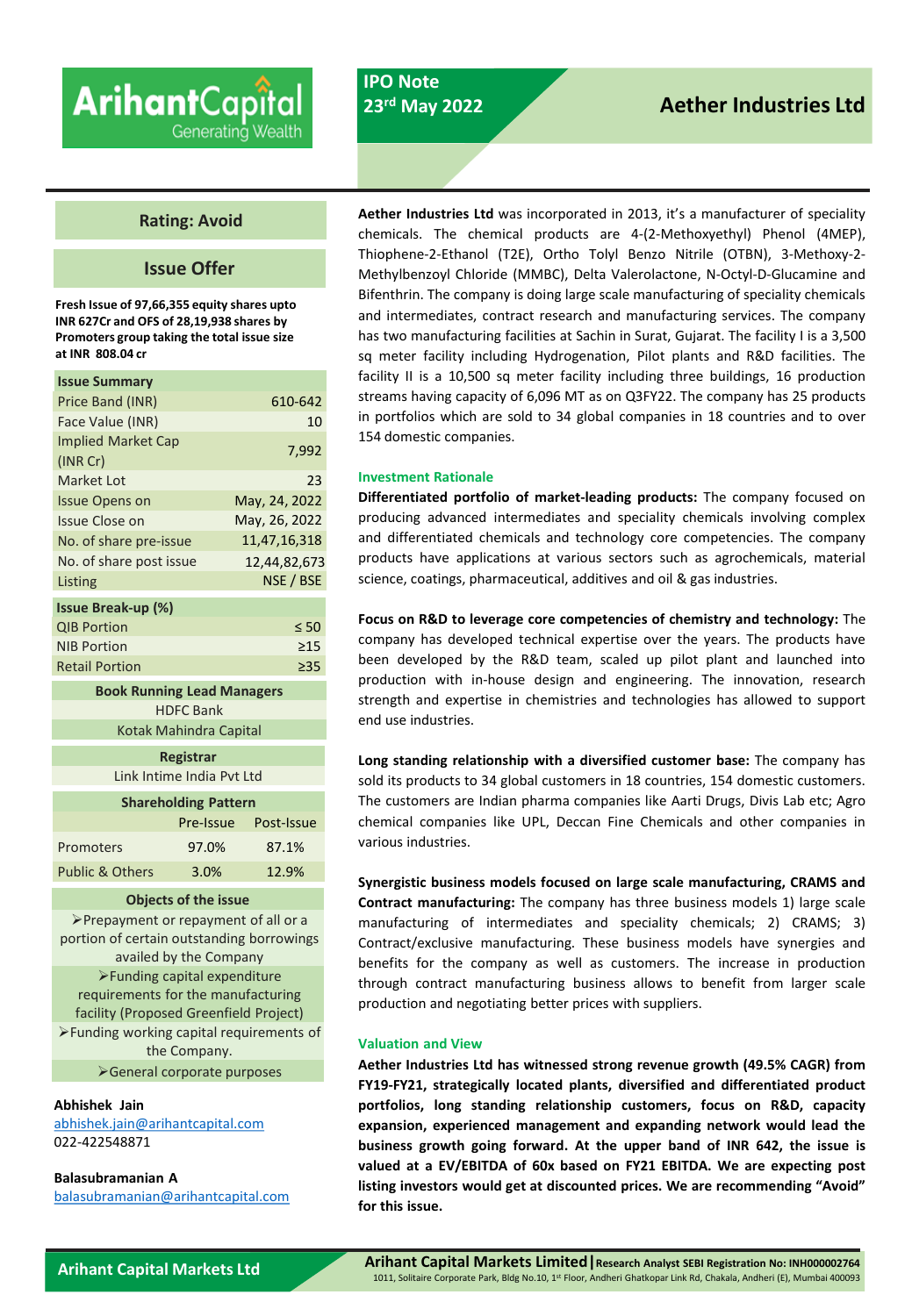#### **Industry Overview**

#### **Global Chemicals Market**

The Global chemical markets was valued at US\$ 5,027 bn in FY20. China has higher market share (39%), followed by EU (15%), US (13%). India has 4% market share in the global chemicals market. The global chemical markets is expected to grow at a CAGR 6.2% from US\$ 5,027 bn to reach US\$ 6,780 bn by FY25E. The Asia pacific chemicals markets is expected to grow at a faster rate of 7% to 8%, while Western Europe, North America and Japan are expected to grow at a slower rate of 3% to 4%.

The rapid industrialisation in India and china is expected to drive demand for speciality chemicals. Asia pacific chemical markets are dominated with 42% market share supported by increasing industrial production, huge customer base and robust growth in construction sector.





**Global Chemicals Market (\$ bn)**

*RHP, Arihant Capital Research*

#### **Indian Chemicals Market**

Indian chemicals industry contributed ~6.6% of national GDP and accounted for 15% to 17% of value in manufacturing sector. Indian chemicals industry was valued at US\$ 186 bn in FY20 and estimated to grow at a CAGR 12.2% to reach US\$ 330 bn by FY25E. The increase in capex and R&D, rise on green chemicals, demand from pharma sectors, make in India initiative are the key triggers for the industry.





*RHP, Arihant Capital Research*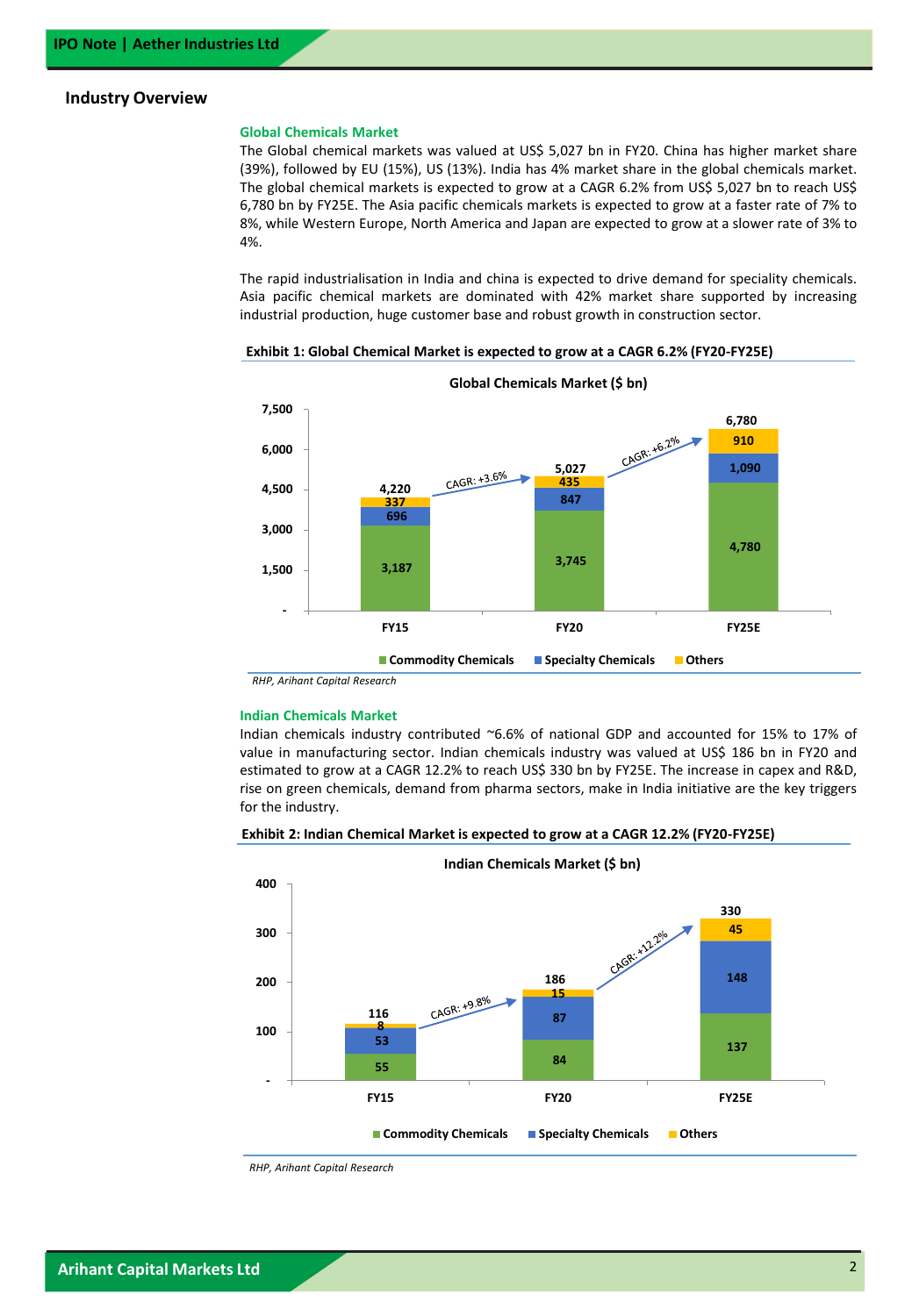### **Business Overview**

Aether Industries Ltd was incorporated in 2013, it's a manufacturer of speciality chemicals. The chemical products are 4-(2-Methoxyethyl) Phenol (4MEP), Thiophene-2-Ethanol (T2E), Ortho Tolyl Benzo Nitrile (OTBN), 3-Methoxy-2-Methylbenzoyl Chloride (MMBC), Delta Valerolactone, N-Octyl-D-Glucamine and Bifenthrin.

The company is doing large scale manufacturing of speciality chemicals and intermediates, contract research and manufacturing services. The company has two manufacturing facilities at Sachin in Surat, Gujarat. The facility I is a 3,500 sq meter facility including Hydrogenation, Pilot plants and R&D facilities. The facility II is a 10,500 sq meter facility including three buildings, 16 production streams having capacity of 6,096 MT as on Q3FY22. The company has 25 products in portfolios which are sold to 34 global companies in 18 countries and to over 154 domestic companies.

| <b>Major Products</b>                                               | <b>Application</b>                                                   | <b>Therapeutic or other use</b>  |
|---------------------------------------------------------------------|----------------------------------------------------------------------|----------------------------------|
| 4-(2-Methoxyethyl) Phenol (4MEP)                                    | Metoprolol<br>Succinate /<br><b>Metoprolol Tatrate</b>               | Hypertension                     |
| N-Octyl-D-Glucamine / 1-Deoxy-1-<br>(Octylamino)-D-Glucitol (NODG)  | Naproxen,<br>Dexketoprofen APIs                                      | <b>NSAID</b>                     |
| Ortho Tolyl Benzo<br>Nitrile / 4'-Methyl-2-<br>Cyanobiphynyl (OTBN) | Valsartan, Telmisartan,<br>Olmesartan,<br>Losartan, Candisartan APIs | Hypertension                     |
| Thiophene-2-Ethanol<br>(T2E)                                        | Clopidogrel,<br>Ticlopidine APIs                                     | Anti-Platelet                    |
| 1-2-(2Hydroxyethoxy)<br>Ethyl Piperazine<br>(HEEP)                  | Quetiapine,<br>Hydroxyzine APIs                                      | Anti-Psychotic<br>Anti Histamine |
| Delta-Valerolactone<br>(DVL)                                        | Coating additive<br>Monomer electronic<br>chemical                   | Coatings                         |
| <b>Bifenthrin Alcohol</b>                                           | <b>Bifenthrin</b>                                                    | Agrochemical                     |
| <b>RHP. Arihant Capital Research</b>                                |                                                                      |                                  |

**Revenue Split (%)**

#### **Exhibit 3: Customer Segment Revenue (%) – 9MFY22**



#### **Exhibit 4: Geography Revenue (%) – 9MFY22**



*RHP, Arihant Capital Research*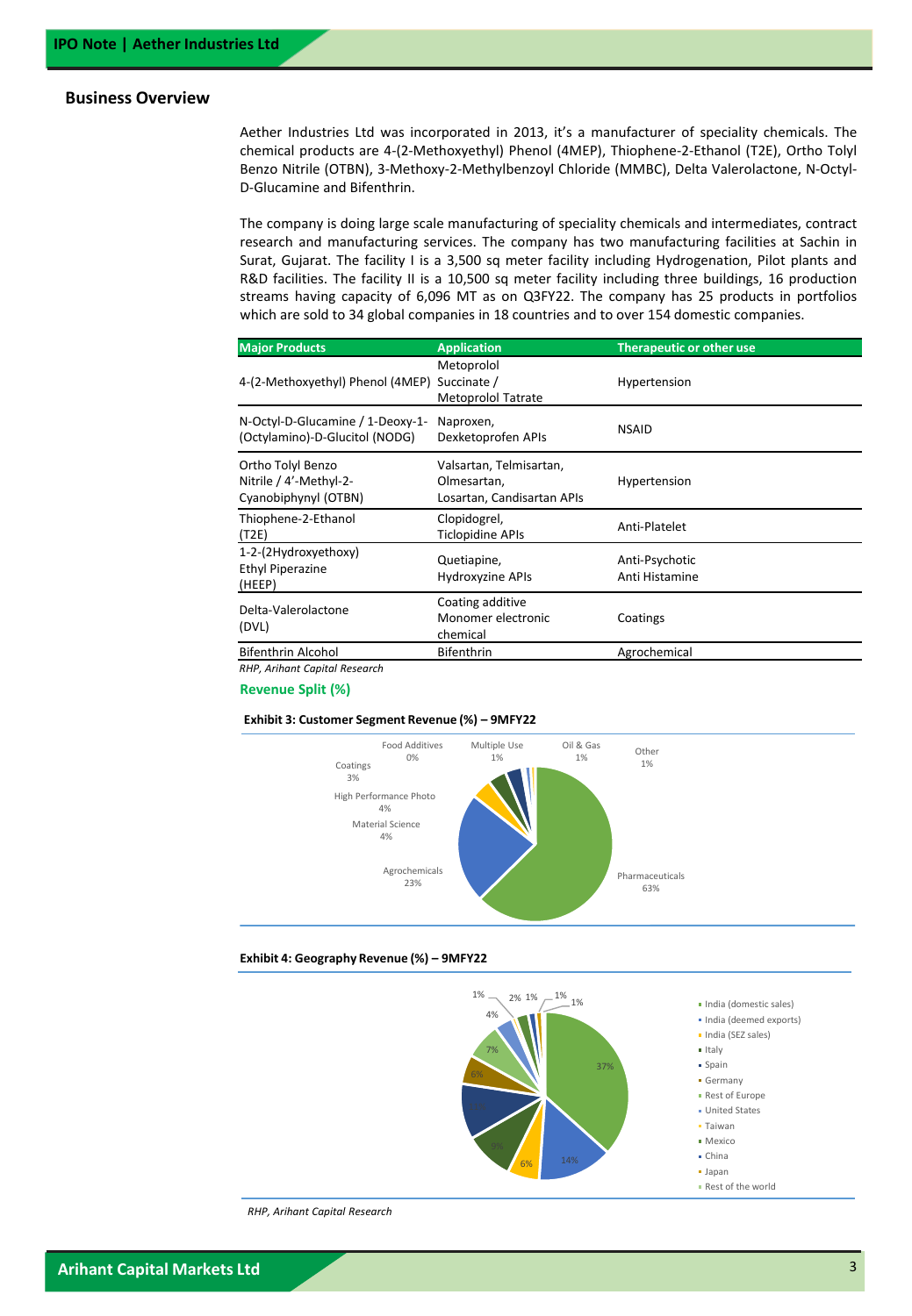| <b>Key Strengths</b>                                                                                     | <b>Details</b>                                                                                                                                                                                                                                                                                                                                                                                                                   |
|----------------------------------------------------------------------------------------------------------|----------------------------------------------------------------------------------------------------------------------------------------------------------------------------------------------------------------------------------------------------------------------------------------------------------------------------------------------------------------------------------------------------------------------------------|
| Differentiated portfolio of market-leading<br>products                                                   | The company focused on producing advanced intermediates and speciality chemicals<br>involving complex and differentiated chemicals and technology core competencies. The<br>company products have applications at various sectors such as agrochemicals, material<br>science, coatings, pharmaceutical, additives and oil & gas industries.                                                                                      |
| Focus on R&D to leverage core<br>competencies of chemistry and technology                                | The company has developed technical expertise over the years. The products have<br>been developed by the R&D team, scaled up pilot plant and launched into production<br>with in-house design and engineering. The innovation, research strength and expertise<br>in chemistries and technologies has allowed to support end use industries.                                                                                     |
| Long standing relationship with a<br>diversified customer base                                           | The company has sold its products to 34 global customers in 18 countries, 154 domestic<br>customers. The customers are Indian pharma companies like Aarti Drugs, Divis Lab etc;<br>Agro chemical companies like UPL, Deccan Fine Chemicals and other companies in<br>various industries.                                                                                                                                         |
| Synergistic business models focused on<br>large scale manufacturing, CRAMS and<br>Contract manufacturing | The company has three business models 1) large scale manufacturing of intermediates<br>and speciality chemicals; 2) CRAMS; 3) Contract/exclusive manufacturing. These<br>business models have synergies and benefits for the company as well as customers.<br>The increase in production through contract manufacturing business allows to benefit<br>from larger scale production and negotiating better prices with suppliers. |
| Focus on Quality, Environment, Health and<br>Safety (QEHS)                                               | The company focused on sustainability by emphasizing on quality, environment, health<br>and safety. The maintaining of high quality standard for products is critical to brand and<br>continued growth. In manufacturing facilities, the company have put in place quality<br>systems that covers all areas of processes from manufacturing, supply chain to product<br>delivery to consistent quality and safety of products.   |

*Source: Company, Arihant Capital Research*

| <b>Key Strategies</b>                                                                                                                   | <b>Details</b>                                                                                                                                                                                                                                                                                                                                                                                                                                                                                                                                                                                                                                  |
|-----------------------------------------------------------------------------------------------------------------------------------------|-------------------------------------------------------------------------------------------------------------------------------------------------------------------------------------------------------------------------------------------------------------------------------------------------------------------------------------------------------------------------------------------------------------------------------------------------------------------------------------------------------------------------------------------------------------------------------------------------------------------------------------------------|
| Leverage strong position in the speciality<br>chemicals industry to capitalize on industry<br>opportunities.                            | The company focused to introduce new products with varied applications across<br>industries. The company aims to achieve this by leveraging existing R&D capabilities, as<br>well as by evaluating strategic acquisition opportunities. The company also intend to<br>capitalize on the growing demand for products by expanding manufacturing capacities<br>and strengthening sales and distribution network in existing markets and gaining access<br>to newer markets.                                                                                                                                                                       |
| additional business segments                                                                                                            | The company continue to expand product portfolio both in line with existing new<br>Expand Product Portfolio and diversify into competencies, but also by adding new competencies. The company planned to invest<br>INR 12.5cr towards R&D in the first years and increasing 30% to 35% in the next two<br>years.                                                                                                                                                                                                                                                                                                                                |
| Capacities.                                                                                                                             | The company is in the process of expanding manufacturing capacities for existing<br>Expand Manufacturing, R&D and Pilot Plant products including 4MEP and BFA. The company also intend to add manufacturing<br>capacities for new product line that are in the process of developing and<br>commercializing.                                                                                                                                                                                                                                                                                                                                    |
| Continue to strengthen presence in India<br>and expand sales and distribution network<br>in international markets                       | The company's product portfolio catered to 34 global customers in 18 countries and<br>154 domestic customers. The company continued to increase the presence in India and<br>international markets through expanding sales and distribution network. The company<br>intend to focus on increasing wallet share with existing customers. The company have<br>built long-standing relationship with customers through various strategic endeavors,<br>which intend to leverage by selling baskets of products to the same customers. The<br>company continue to leverage existing sales and marketing network, diversified<br>product portfolios. |
| Continue to focus on contract<br>manufacturing / exclusive manufacturing<br>by developing innovative processes and<br>value engineering | The company continuously looking to convert R&D (CRAMS) opportunities provided by<br>clients into large-scale contract manufacturing projects. The company believe that by<br>offering value engineering, developing innovative processes and undertaking core<br>competency chemistries in contract manufacturing / exclusive manufacturing<br>operations. This allows to enter into long-term contracts with customers that provide<br>assured product off-take and better margins.                                                                                                                                                           |
| Growth through strategic acquisitions and<br>alliances                                                                                  | The company will look for strategic acquisition targets in the US and EU for R&D and<br>manufacturing assets that are in line with existing or desired competencies. The<br>company focused on identifying acquisition targets that will benefit from management<br>expertise, core competencies and the scale of operations.                                                                                                                                                                                                                                                                                                                   |

*Source: Company, Arihant Capital Research*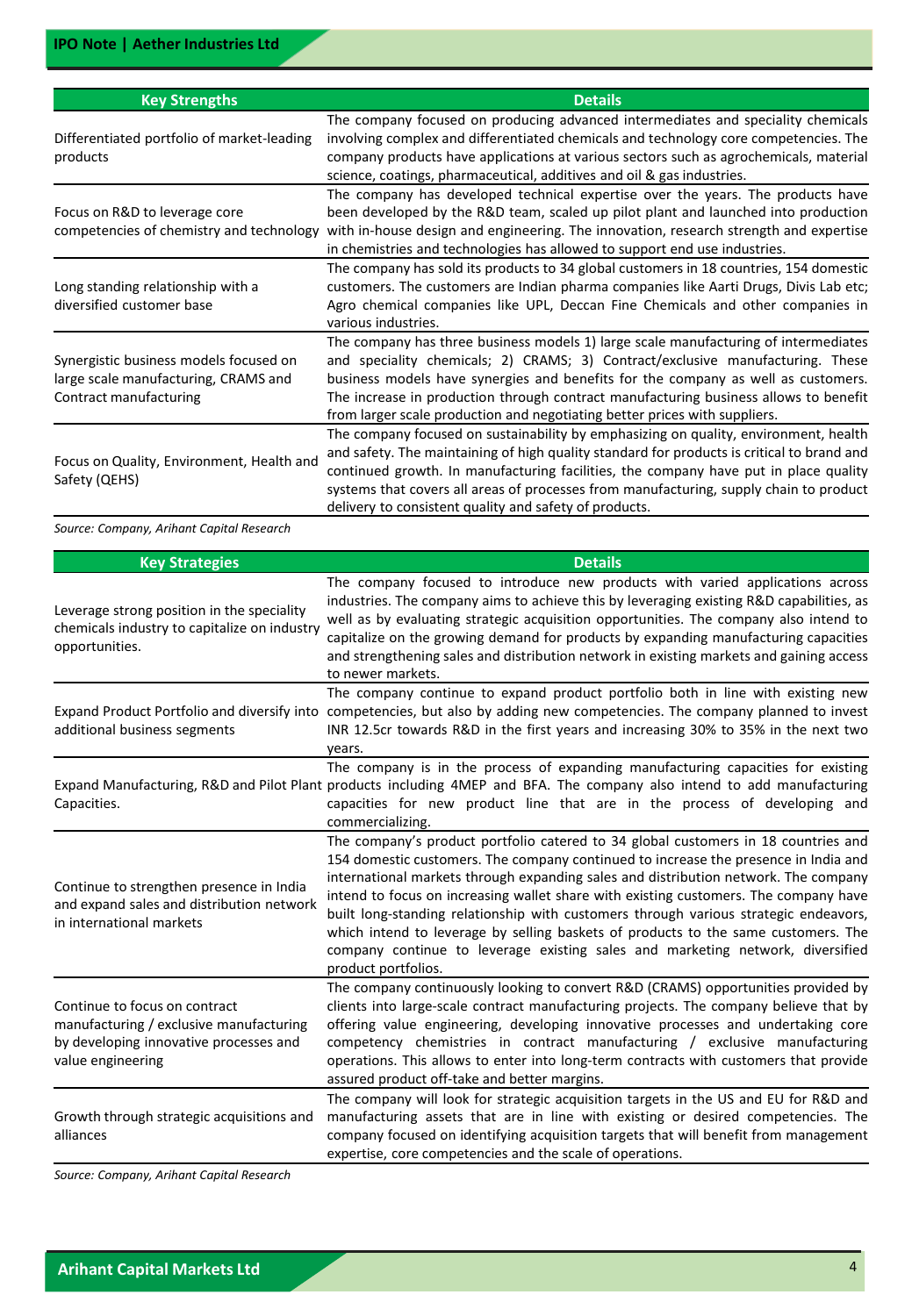#### **Key Management**

| <b>Personnel</b>        | <b>Designation</b>  | <b>Description</b>                                                                                                                                                                                                                                                                                                                                                                                                                              |
|-------------------------|---------------------|-------------------------------------------------------------------------------------------------------------------------------------------------------------------------------------------------------------------------------------------------------------------------------------------------------------------------------------------------------------------------------------------------------------------------------------------------|
| Ashwin Jayantilal Desai | Director            | He holds a bachelor's degree in Chemical Engineering from<br>ICT. He has been awarded the Distinguished Alumnus<br>award by Indian Chemical Technology in 2010. He has<br>Promoter and Managing multiple decades of experience in the speciality chemical<br>industry. Prior to this company, he was the founding<br>member of Anupam Rasayan India Ltd and was the<br>Chairman and Managing Director of Anupam Rasayan India<br>Ltd till 2013. |
| Dr. Aman Ashvin Desai   | Whole Time Director | He has over 10 years of experience in the speciality<br>chemicals industry. He is responsible for R&D, pilot plant,<br>and production operations, new projects, and technical<br>business development.                                                                                                                                                                                                                                          |
| Rohan Ashwin Desai      | Whole Time Director | He has a bachelor's degree from South Gujarat University<br>of Commerce, Surat. He has extensive experience in the<br>speciality chemical industry and looks after the entire<br>commercial portfolio of the Company. Rohan Desai was<br>previously a Director at Anupam Rasayan India Ltd until<br>2013.                                                                                                                                       |
| Purnima Ashwin Desai    | Whole Time Director | She has a bachelor's degree from the University of Delhi.<br>She has multiple decades of experience in the speciality<br>chemical industry, she leads the overall accounting and<br>finance operations of the company. Previously, she was a<br>Director at Anupam Rasayan India Ltd until 2013.                                                                                                                                                |

*Source: Company, Arihant Capital Research*

#### **Key Risks**

- $\triangleright$  The manufacturing operations involving hazardous which arises certain risks.
- $\triangleright$  The company derives a significant part of revenue from major customers and company do not have long term contracts with all of these customers. If one or more of such customers choose not to source their requirements from the company could affect profitability of the company.
- $\triangleright$  Non-compliance with changes in safety, health, environmental and labour laws and other applicable regulations may affect the business. In past, the company failed to make a regulatory filing in a timely manner with MCA under applicable law.
- $\triangleright$  The reliance on certain industries for a significant portion of sales could have an adverse effect on the business.
- $\triangleright$  The company is subject to strict quality requirements, regular inspections, audits by customers and any failure to comply with quality standards may lead to cancellation of existing and future orders and could negatively impact the business.
- $\triangleright$  The company facing competition from domestic and international markets. The company may not have the ability to compete in effective manner.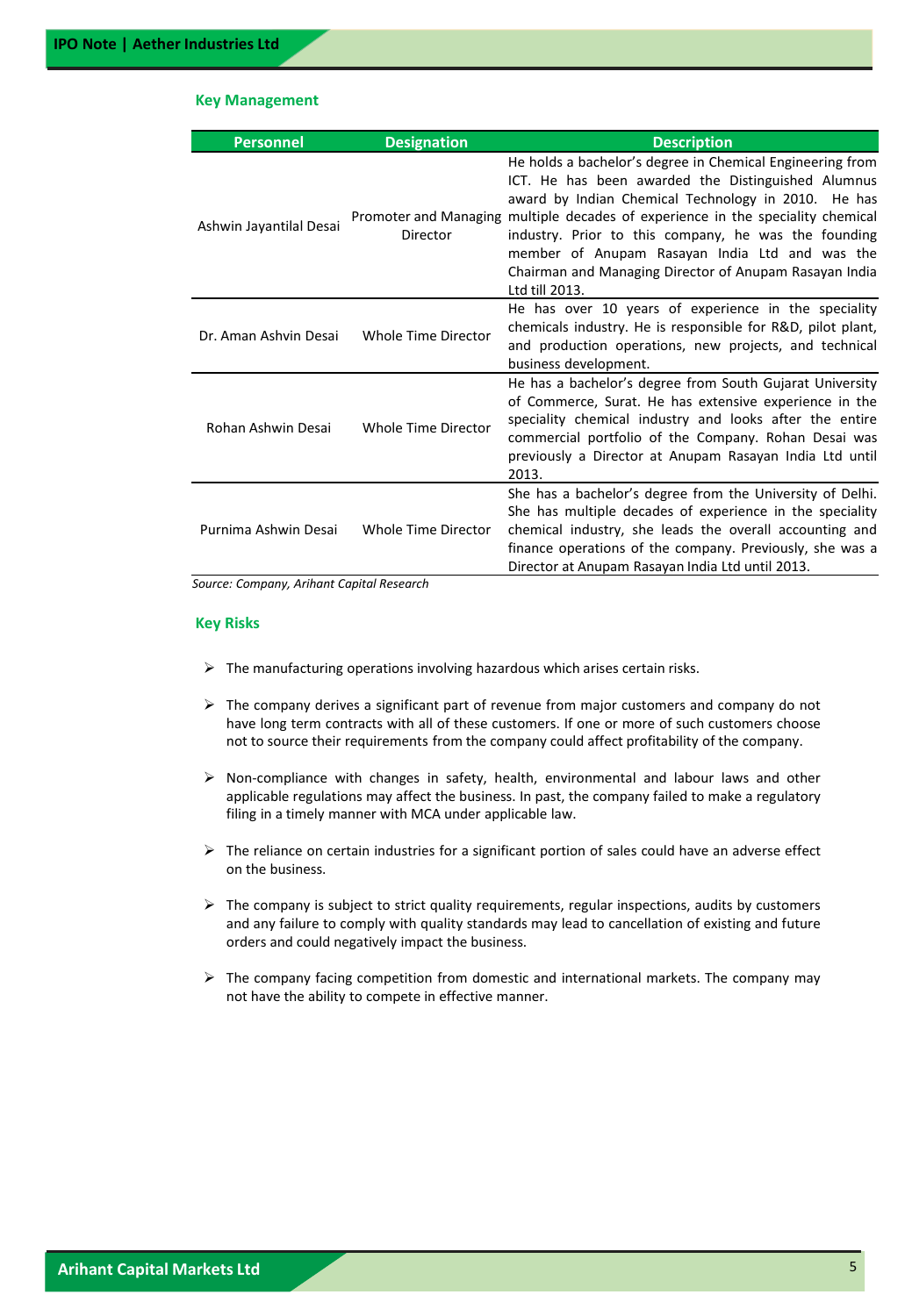## **Financial Statements**

#### **Income statement summary**

| Y/e 31 Mar (INR cr)        | <b>FY19</b> | <b>FY20</b> | <b>FY21</b> | <b>9MFY22</b> |
|----------------------------|-------------|-------------|-------------|---------------|
| Revenue                    | 20.1        | 30.2        | 45.0        | 44.3          |
| Net Raw Materials          | 11.0        | 15.6        | 23.1        | 21.5          |
| Employee Cost              | 1.1         | 1.3         | 2.2         | 2.1           |
| <b>Other Expenses</b>      | 3.3         | 6.1         | 8.5         | 8.0           |
| <b>EBITDA</b>              | 4.8         | 7.2         | 11.2        | 12.6          |
| EBITDA Margin (%)          | 23.6%       | 23.8%       | 24.9%       | 28.5%         |
| Depreciation               | (0.6)       | (0.8)       | (1.1)       | (1.1)         |
| Interest expense           | (1.1)       | (0.9)       | (1.1)       | (1.0)         |
| Other income               | 0.2         | 0.2         | 0.4         | 0.7           |
| <b>Profit before tax</b>   | 3.3         | 5.7         | 9.4         | 11.1          |
| Taxes                      | (0.9)       | (1.7)       | (2.3)       | (2.8)         |
| PAT                        | 2.3         | 4.0         | 7.1         | 8.3           |
| PAT Margin (%)             | 11.6%       | 13.2%       | 15.8%       | 18.7%         |
| Other Comprehensive income | (0.0)       | (0.0)       | (0.0)       | (0.0)         |
| Net profit                 | 2.3         | 4.0         | 7.1         | 8.3           |
| EPS (INR)                  | 2.7         | 4.6         | 7.0         | 7.3           |

*Source: Company Reports, Arihant Capital Research* 

#### **Balance sheet summary**

| $Y/e$ 31 Mar (INR cr)            | <b>FY19</b>              | <b>FY20</b> |                          | <b>FY21 9MFY22</b> |
|----------------------------------|--------------------------|-------------|--------------------------|--------------------|
| Equity capital                   | 0.9                      | 0.9         | 1.0                      | 11.3               |
| Reserves                         | 3.0                      | 7.0         | 16.4                     | 24.8               |
| Net worth                        | 3.9                      | 7.8         | 17.4                     | 36.0               |
| Provisions                       | $\overline{\phantom{m}}$ | 0.0         | $\overline{\phantom{a}}$ | 0.0                |
| Debt                             | 12.8                     | 17.4        | 21.6                     | 24.5               |
| Other non-current liabilities    | 0.3                      | 0.8         | 1.0                      | 1.3                |
| <b>Total Liabilities</b>         | 17.0                     | 26.0        | 40.0                     | 61.9               |
|                                  |                          |             |                          |                    |
| Fixed assets                     | 9.9                      | 12.1        | 20.6                     | 23.9               |
| Capital Work In Progress         | 0.1                      | 1.7         | 0.0                      | 0.6                |
| Other Intangible assets          | 0.1                      | 0.1         | 0.1                      | 0.0                |
| Investments                      | 0.2                      | 0.2         | 0.2                      | 0.2                |
| Other non current assets         | 0.8                      | 1.2         | 1.0                      | 4.5                |
| Net working capital              | 5.8                      | 10.3        | 15.3                     | 25.9               |
| Inventories                      | 4.0                      | 7.2         | 8.5                      | 15.0               |
| Sundry debtors                   | 4.8                      | 6.3         | 10.8                     | 16.9               |
| Loans & Advances                 | 0.1                      | 0.1         | 0.1                      | 0.1                |
| Other current assets             | 0.6                      | 0.9         | 1.2                      | 3.0                |
| Sundry creditors                 | (2.3)                    | (3.8)       | (4.8)                    | (8.6)              |
| Other current liabilities & Prov | (1.4)                    | (0.2)       | (0.5)                    | (0.5)              |
| Cash                             | 0.1                      | 0.4         | 0.6                      | 4.8                |
| <b>Other Financial Assets</b>    | 0.0                      | 0.0         | 2.3                      | 1.9                |
| <b>Total Assets</b>              | 17.0                     | 26.0        | 40.0                     | 61.9               |

*Source: Company Reports, Arihant Capital Research* 

*9MFY22 – as on 31st Dec, 2021*

# **Cashflow summary Y/e 31 Mar (INR cr) FY19 FY20 FY21 9MFY22** Profit before tax 3.3 5.7 9.4 11.1

| Depreciation              | 0.6    | 0.8   | 1.1   | 1.1    |
|---------------------------|--------|-------|-------|--------|
| Tax paid                  | (0.9)  | (1.7) | (2.3) | (2.8)  |
| Working capital $\Delta$  | (5.8)  | (4.5) | (4.9) | (10.6) |
| <b>Operating cashflow</b> | (2.8)  | 0.3   | 3.3   | (1.2)  |
| Capital expenditure       | (10.6) | (4.6) | (8.0) | (5.0)  |
| Free cash flow            | (13.5) | (4.3) | (4.7) | (6.2)  |
| Equity raised             | 1.5    | (0.0) | 2.5   | 10.3   |
| Investments               | (0.2)  | (0.0) | 0.0   | (0.0)  |
| Others                    | (0.8)  | (0.4) | (2.1) | (3.1)  |
| Debt financing/disposal   | 12.8   | 4.6   | 4.2   | 3.0    |
| Other items               | 0.3    | 0.4   | 0.3   | 0.3    |
| Net ∆ in cash             | 0.1    | 0.2   | 0.2   | 4.3    |
| <b>Opening Cash Flow</b>  | -      | 0.1   | 0.4   | 0.6    |
| <b>Closing Cash Flow</b>  | 0.1    | 0.4   | 0.6   | 4.8    |

*Source: Company Reports, Arihant Capital Research* 

| Ratio analysis           |             |             |       |                    |
|--------------------------|-------------|-------------|-------|--------------------|
| Y/e 31 Mar (INR cr)      | <b>FY19</b> | <b>FY20</b> |       | <b>FY21 9MFY22</b> |
| Growth matrix (%)        |             |             |       |                    |
| Revenue growth           |             | 50.0%       | 49.0% | $-1.6%$            |
| Op profit growth         |             | 51.0%       | 56.3% | 12.3%              |
| Profitability ratios (%) |             |             |       |                    |
| RoCE                     | 18.5%       | 22.2%       | 24.8% | 18.1%              |
| RoNW                     | 60.5%       | 68.4%       | 56.3% | 31.0%              |
| RoA                      | 13.7%       | 15.4%       | 17.8% | 13.4%              |
| Per share ratios (INR)   |             |             |       |                    |
| EPS                      | 2.7         | 4.6         | 7.0   | 7.3                |
| Cash EPS                 | 3.5         | 5.6         | 8.1   | 8.4                |
| Book value per share     | 4.5         | 9.1         | 17.3  | 32.0               |
| Valuation ratios (x)     |             |             |       |                    |
| P/E                      | 236         | 138         | 91    | 87                 |
| P/CEPS                   | 185         | 115         | 79    | 77                 |
| P/B                      | 143         | 70          | 37    | 20                 |
| EV/EBITDA                | 118         | 79          | 60    | 59                 |
| <b>Liquidity ratios</b>  |             |             |       |                    |
| Debtor days              | 87          | 67          | 69    | 114                |
| Inventory days           | 133         | 131         | 124   | 199                |
| Creditor days            | 54          | 49          | 47    | 77                 |
| <b>WC Days</b>           | 166         | 149         | 147   | 236                |
| Leverage ratios (x)      |             |             |       |                    |
| Interest coverage        | 3.9         | 6.8         | 8.9   | 11.4               |
| Net debt / equity        | 3.3         | 2.2         | 1.2   | 0.5                |

*Source: Company Reports, Arihant Capital Research*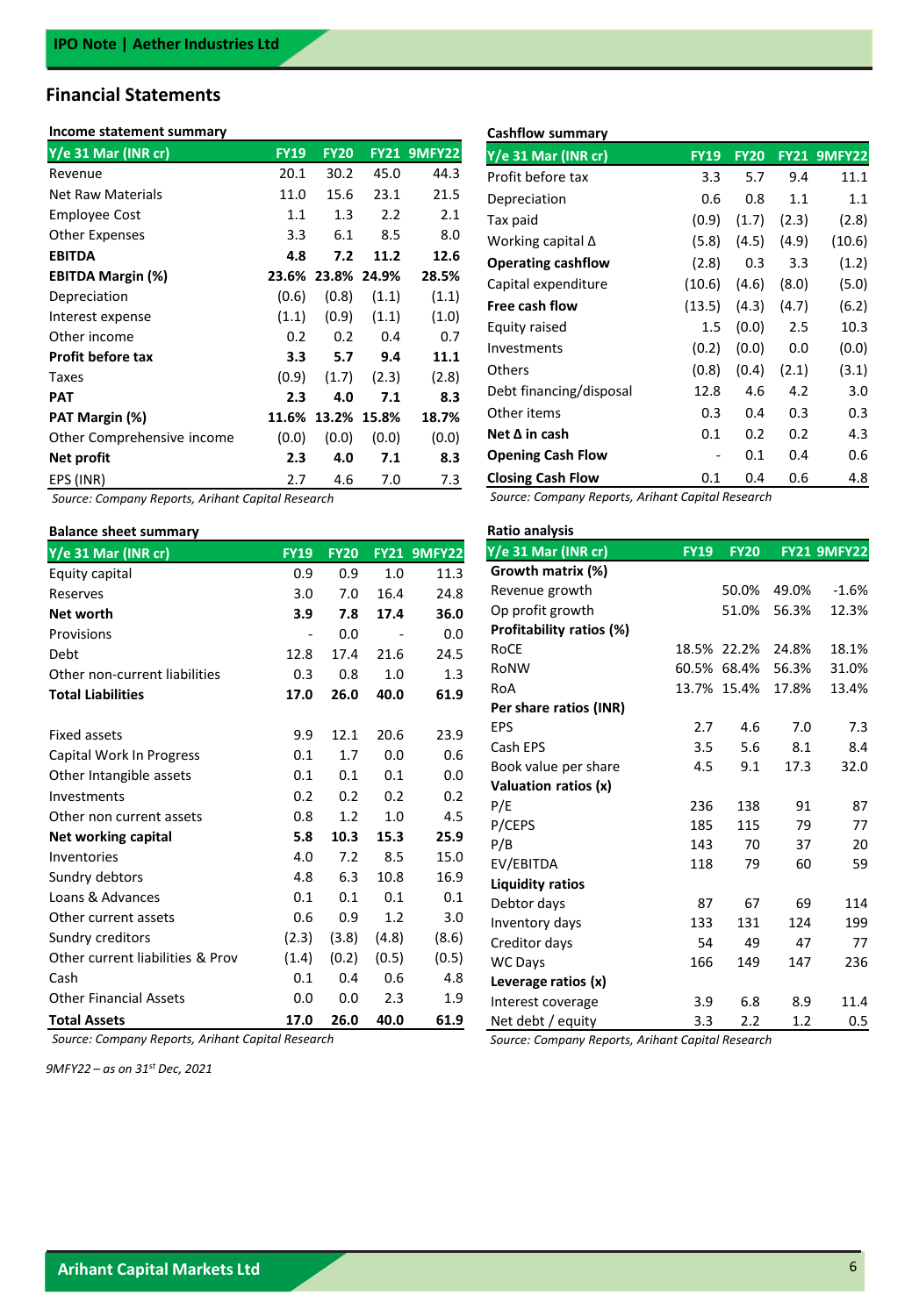#### **Story in Charts**

#### **Exhibit 5: Strong Revenue Growth - 49.5% CAGR (FY18 – FY21) Exhibit 6: Gross Margins Improved**







*Source: RHP, Company Reports, Arihant Capital Research*



#### **Exhibit 7: EBITDA and PAT Margins improved Exhibit 8: FCF were negative due to higher capex**